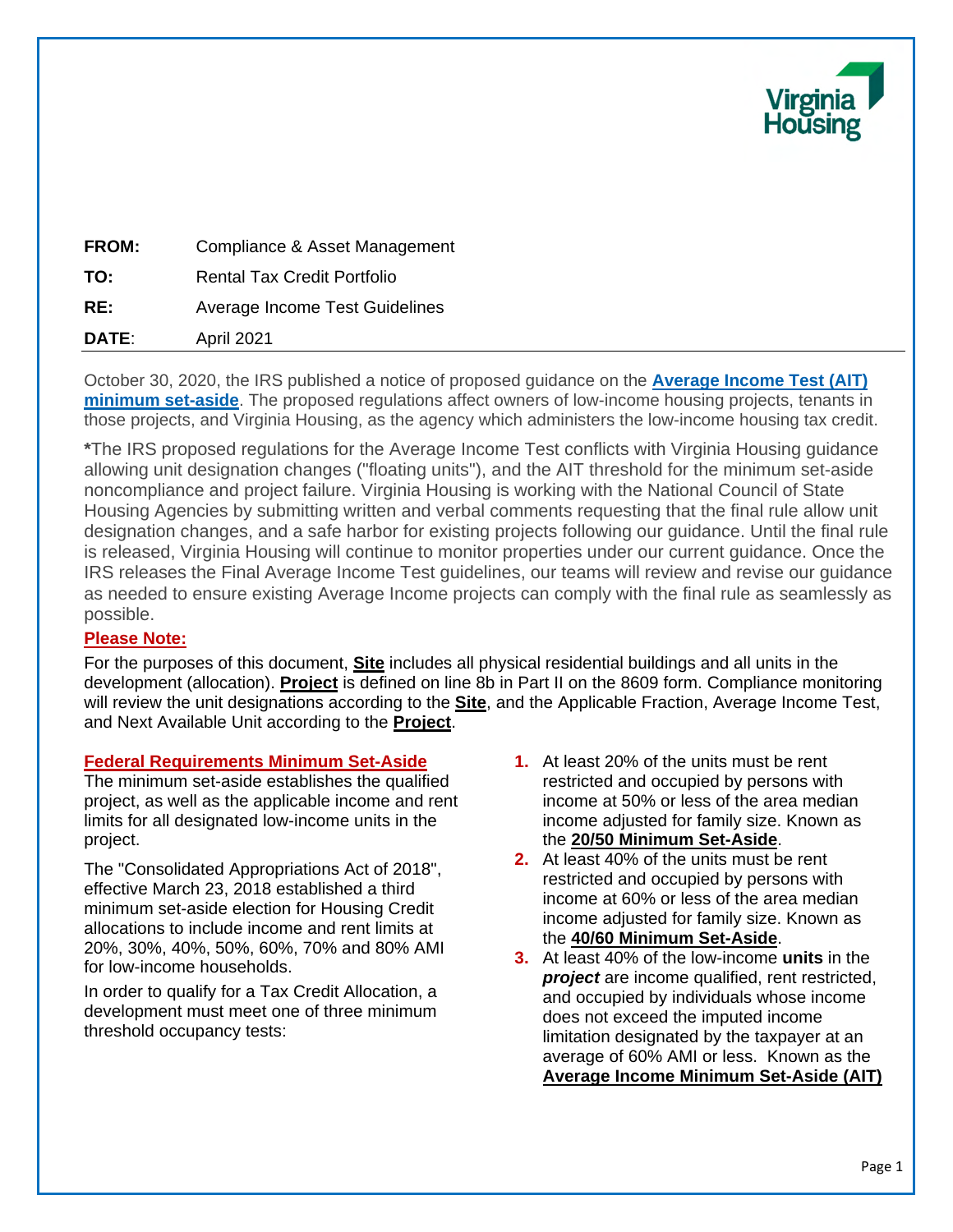## **Taxpayer Responsibilities**

The taxpayer (owner) is responsible for confirming that the development has qualified low-income buildings under IRC §42(g)(1), and must carefully consider the risks in implementing Average Income. It is strongly recommended that taxpayer work with their lender(s), investor partners, management agents, and industry Compliance professionals to understand and limit compliance risks with Average Income.

#### **Average Income Requirements**

The taxpayer agrees:

- **1. \***60% Average AMI for all designated lowincome units in the project
- **2.** "Yes" on Line 8b in Part II of the IRS 8609 for a multiple building project to include **all** physical buildings on the required attachment
- **3.** All income limitations from 20% to 80% AMI can be designated to units
- **4. \***Unit designations **must** float within the site
- **5.** At least 40% of all low-income units in the site must be designated at or below 60% AMI for 4% Tax Exempt Bond developments.
- **6.** 100% low-income site-wide (when possible)

### **The Average Income Test Minimum Set-Aside**

The actual income of the households is not tracked and averaged on an annual basis to calculate project's Average Income percentage.

**\***The Average Income Test is calculated based on the average of all designated units at 60% AMI or less in the site throughout the Extended Use Period.

### **Projects Ineligible for Average Income**

Projects with an executed Part II of the 8609 as of March 23, 2018 for **any** BINs in the project are **not eligible** to elect Average Income

#### **Existing Projects - Waiver Request for AIT**

Projects approved for a Tax Credit Allocation prior to March 2018 must submit a waiver request to the Tax Credit Allocation department to change their proposed minimum set-aside to Average Income.

# **Tax Exempt Bonds 4% Tax Credit Allocations**

At the time of this guidance, the AIT Minimum Set-Aside does not apply to Tax Exempt Bond 4% developments. Therefore, if elected, projects in the site must meet both the AIT requirements **and** the federal Tax Exempt Bond minimum setaside requirements throughout the Extended Use Period. For 4% allocations, Virginia Housing requires at least 40% of all low income units in the site designated at or below 60% AMI and maintained throughout the Extended Use Period.

## **Designated Units Confirmation**

The proposed unit designations are reviewed at the time of the Reservation Application, using the Unit Details form in the LIHTC Application Workbook-and confirmed in the review of Tenant Income Certifications executed in the initial Credit (Lease-up) Year.

#### **Unit Designation Non-Compliance**

Units lost to non-compliance and discovered by Virginia Housing will be reported to the IRS as required in all applicable categories on the 8823 form.

#### **Unit Distribution (Parity)**

The units must be reasonably distributed across all AMI levels **and** bedroom sizes in the proposed project.

# **\*Floating Units - Changes to the Unit Designation**

The taxpayer may change the AMI designated on a unit as needed to maintain the Applicable Fraction. This change may occur at any time at the discretion of the management agent, or as requested by the tenant for income increases or decreases, or need to fill a vacant unit throughout the Compliance and Extended Use Period. Approval is not required before a unit designation change

Floating units allow each project to adapt to the needs of existing or potential tenants, to maintain the Applicable Fraction, required set-asides, or changes in tenant demand throughout the Extended Use Period.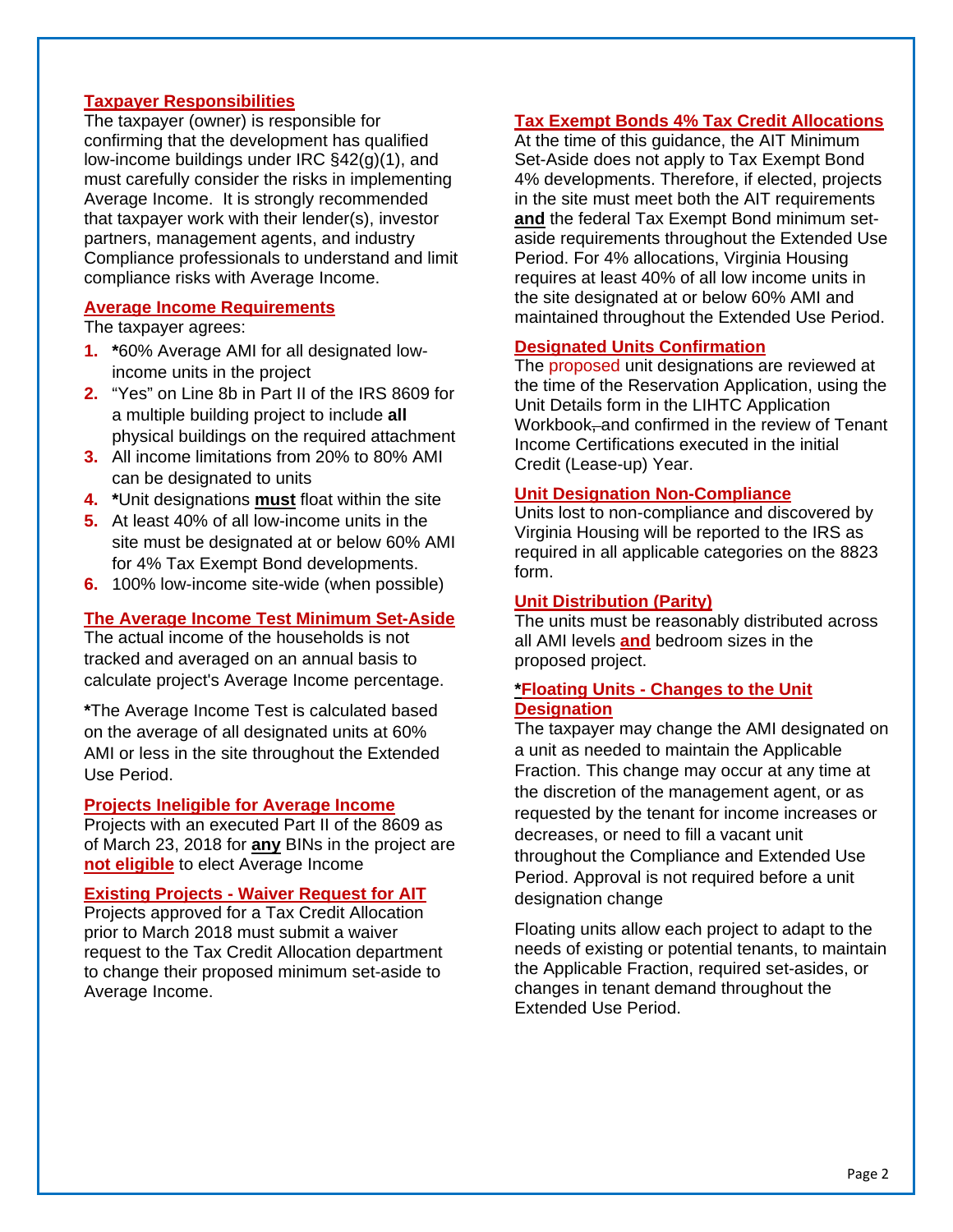## **QAP Points for lower limitations at 30%, 40%, and 50% AMI**

The Minimum Set-Aside election falls under the QAP Threshold, however point incentives may be awarded for maintaining a fixed number of 30%, 40% and 50% units throughout the Extended Use Period. Although the unit designation may change, the number of units with eligible households at 30%, 40%, and 50% must be maintained throughout the Extended Use Period.

These units are counted towards meeting the overall Average Income Test as long as the household is income eligible and pays the unit designated AMI gross rent throughout the Extended Use Period.

## **Extended Use Agreement (EUA)**

The recorded Extended Use Agreement (EUA) will include language for the required number of units for which points incentives were awarded along with the requirement to maintain an average of 60% AMI for at least 40% of the total low income units in the site **and** the Applicable Fraction.

## **Extended Use Agreement (EUA) & 2nd Allocation of Tax Credits or Additional Credit Allocation**

A new set-aside election on IRS form 8609 for a 2<sup>nd</sup> allocation of Tax Credits does not terminate the obligations under the original EUA. The EUA will include the requirements under both Agreements and the project will be monitored according to the most restrictive occupancy requirements.

### **Applicable Fraction**

The project **must** maintain the Applicable Fraction included in the Extended Use Agreement throughout the Extended Use Period.

## **Average Income HUD Published Limits**

HUD is mandated to publish income limits for the Tax Credit program annually, including the Average Income limits. The limits can be found using the link below.

https://www.huduser.gov/portal/datasets/mtsp.ht ml

# **AIT Program Income & Rent Limits**

Virginia Housing assembles and posts MTSP, HERA Special, and Average Income income and rent limits on our website.

## **Average Income Test Rent Limits Calculation Calculation Factors**

The AIT rent limits are calculated using the HUD published AIT Income Limits and the calculation factors above for each limitation at 20% up to 80% AMI.

**20%** AMI **=** 50% AMI x **0.4 30%** AMI **=** 50% AMI x **0.6 40%** AMI **=** 50% AMI x **0.8 70%** AMI **=** 50% AMI x **1.4 80%** AMI **=** 50% AMI x **1.6** 

# **Extremely Low Income Limits (ELI)**

The 30% AMI level calculated for the Average Income Test is not the same as the Extremely Low Income (ELI) restriction under the National Housing Trust Fund. Taxpayer (owner) of project with both programs must be mindful of the difference and follow the most restrictive program requirements for designated units.

## **Next Available Unit Rule (NAU)**

The taxpayer (project owner) may choose to rent the Next Available Unit at any unit designation as needed to meet and maintain the AIT in the project.

# **Annual Certifications**

By statute, annual certifications for income eligibility are not required for 100% low income Tax Credit projects. Projects with market units must complete annual recertifications with 3rd party verification of income and assets.

**Student Status –** Full-time student status must be verified annually for all designated low-income households throughout the Compliance Period.

**Online Tenant Activity Monitoring** – Virginia Housing requires an annual update of household occupancy, full-time student status, rent and utility allowances in the online tenant monitoring system and in the property records.

Any non-compliance discovered and corrected before receiving notice of HFA tenant file audit or physical inspection is not reportable to the IRS, and shows due diligence in managing the program requirements.